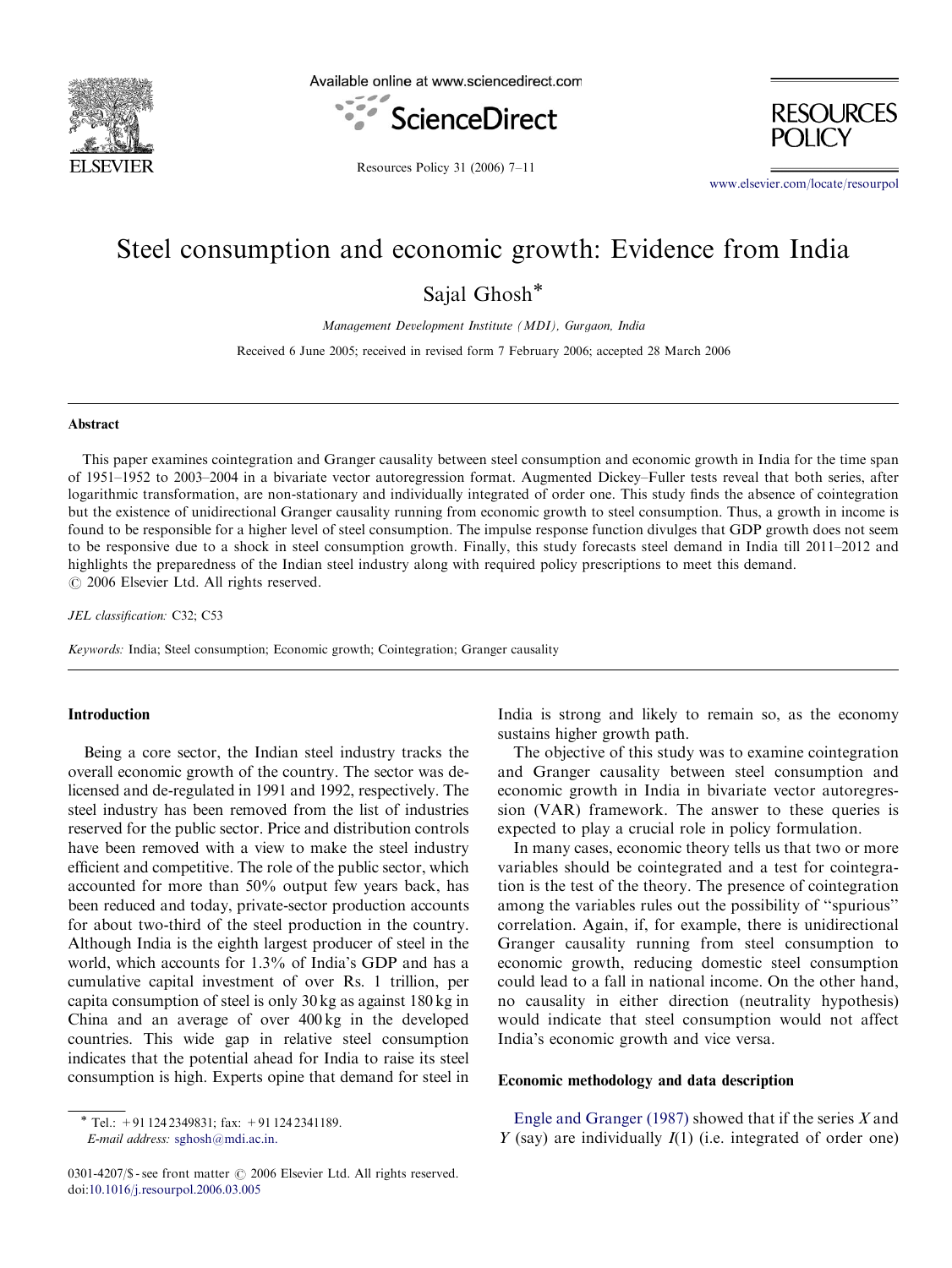and cointegrated, then there would be a causal relationship at least in one direction. However, the direction of causality can be detected through the vector error correction model of long-run cointegrating vectors. Furthermore, Granger's representation theorem demonstrates how to model a cointegrated  $I(1)$  series in a VAR format. VAR can be constructed either in terms of the level of the data or in terms of their first differences, i.e.  $I(0)$ variables, with the addition of an error correction term to capture the short-run dynamics.

If the series are  $I(1)$  but not cointegrated, the causality test may give misleading results unless the data are transformed to induce stationarity.

A three-stage procedure has been employed to test the existence of causality. The first step tests for the order of integration of the natural logarithm of the variables by using augmented [Dickey and Fuller](#page--1-0) (ADF) (1981) statistics. Conditional on the outcome of the tests, the second stage involves investigating the cointegration relationship among the variables using the VAR approach of [Johansen](#page--1-0) [\(1988, 1991\)](#page--1-0) and [Johansen and Juselius \(1990\)](#page--1-0).

The third stage (or second if bivariate cointegration is rejected) involves constructing standard Granger-type causality tests, augmented where appropriate with a lagged error correction term.

### ADF test for stationarity

ADF test is conducted with the following model:

$$
\Delta X_t = \alpha_0 + (1 - k)\beta t - (1 - k)X_{t-1} + \Sigma \gamma_j \Delta X_{t-j} + \varepsilon_t,
$$
  
(*j* : 1, 2, ..., *p*), (1)

where  $X_t$  is the underlying variable at time t,  $\varepsilon_t$  is the error term and  $\alpha_0$ ,  $\beta$ ,  $k$  and  $\gamma_i$  are the parameters to be estimated.

The lag terms are introduced in order to justify that errors are uncorrelated with lag terms. For the abovespecified model the hypothesis, which would be of our interest, is

 $H_0: (1-k) = 0.$ 

#### Granger causality test

If the series,  $X$  and  $Y$  are individually  $I(1)$  and cointegrated then Granger causality tests may use  $I(1)$  data because of the superconsistency properties of estimation:

$$
X_{t} = \alpha + \sum_{i=1}^{m} \beta_{i} X_{t-i} + \sum_{j=1}^{n} \gamma_{j} Y_{t-j} + u_{t},
$$
\n(2)

$$
Y_{t} = a + \sum_{i=1}^{q} b_{i} Y_{t-i} + \sum_{j=1}^{r} c_{j} X_{t-j} + v_{t},
$$
\n(3)

where  $u_t$  and  $v_t$  are zero-mean, serially uncorrelated, random disturbances.

Secondly, Granger causality tests with cointegrated variables may utilize the  $I(0)$  data with an error correction term i.e.,

$$
\Delta X_t = \alpha + \sum_{i=1}^m \beta_i A X_{t-i} + \sum_{j=1}^n \gamma_j \Delta Y_{t-j} + \delta ECM_{t-1} + u_t,
$$
\n(4)

$$
\Delta Y_t = a + \sum_{i=1}^{q} b_i \Delta Y_{t-i} + \sum_{j=1}^{r} c_j \Delta X_{t-j} + d \operatorname{ECM}_{t-1} + v_t.
$$
\n(5)

Thirdly, if the data are  $I(1)$  but not cointegrated, valid Granger-type tests require transformation to make them  $I(0)$ . So, in this case the equations become

$$
\Delta X_t = \alpha + \sum_{i=1}^m \beta_i \Delta X_{t-i} + \sum_{j=1}^n \gamma_j \Delta Y_{t-j} + u_t,\tag{6}
$$

$$
\Delta Y_t = a + \sum_{i=1}^q b_i \Delta Y_{t-i} + \sum_{j=1}^r c_j \Delta X_{t-j} + v_t.
$$
 (7)

The optimum lag lengths  $m$ ,  $n$ ,  $q$  and  $r$  are determined on the basis of Akaike's (AIC) and/or Schwarz Bayesian (SBC) and/or log-likelihood ratio (LR) test criterion.

Now, for Eqs. (2) and (3),  $Y$  Granger causes (GC)  $X$  if

 $H_0: \quad \gamma_1 = \gamma_2 = \ldots = \gamma_n = 0$  is rejected,

Against H<sub>A</sub> : = at least one  $\gamma_i \neq 0, j = 1, ..., n$ 

and  $X$  GC  $Y$  if

 $H_0: c_1 = c_2 = ... = c_n = 0$  is rejected,

Against H<sub>A</sub>:  $=$  at least one  $c_i \neq 0$ ,  $j = 1...r$ 

For Eqs. (4) and (5),  $\Delta Y$ , GC  $\Delta X$  if

 $H_0: \quad \gamma_1 = \gamma_2 = \ldots = \gamma_n = 0$  is rejected,

Against H<sub>A</sub> : = at least one  $c_j \neq 0$ ,  $j = 1, ..., n$  or  $\delta \neq 0$ and  $\Delta X$  GC  $\Delta Y$  if

 $H_0: c_1 = c_2 = ... = c_n = 0$  is rejected,

Against H<sub>A</sub> : = at least one  $\gamma_i \neq 0$ ,  $j = 1, ..., r$  or  $d \neq 0$ .

For Eqs. (6) and (7),  $\Delta Y$ , GC  $\Delta X$  if

H<sub>0</sub>: 
$$
\gamma_1 = \gamma_2 = \ldots = \gamma_n = 0
$$
 is rejected,

Against H<sub>A</sub> : = at least one  $\gamma_i \neq 0, j = 1, ..., n$ 

and  $\Delta X$  GC  $\Delta Y$  if

 $H_0: c_1 = c_2 = ... = c_n = 0$  is rejected,

Against H<sub>A</sub> : = at least one  $c_i \neq 0$ ,  $j = 1, ..., r$ .

The tests are conducted on annual data for India covering the period of 1951–1952 to 2003–2004. Data on gross domestic product (GDP) at 1993–1994 prices, as a proxy to economic growth, have been collected from